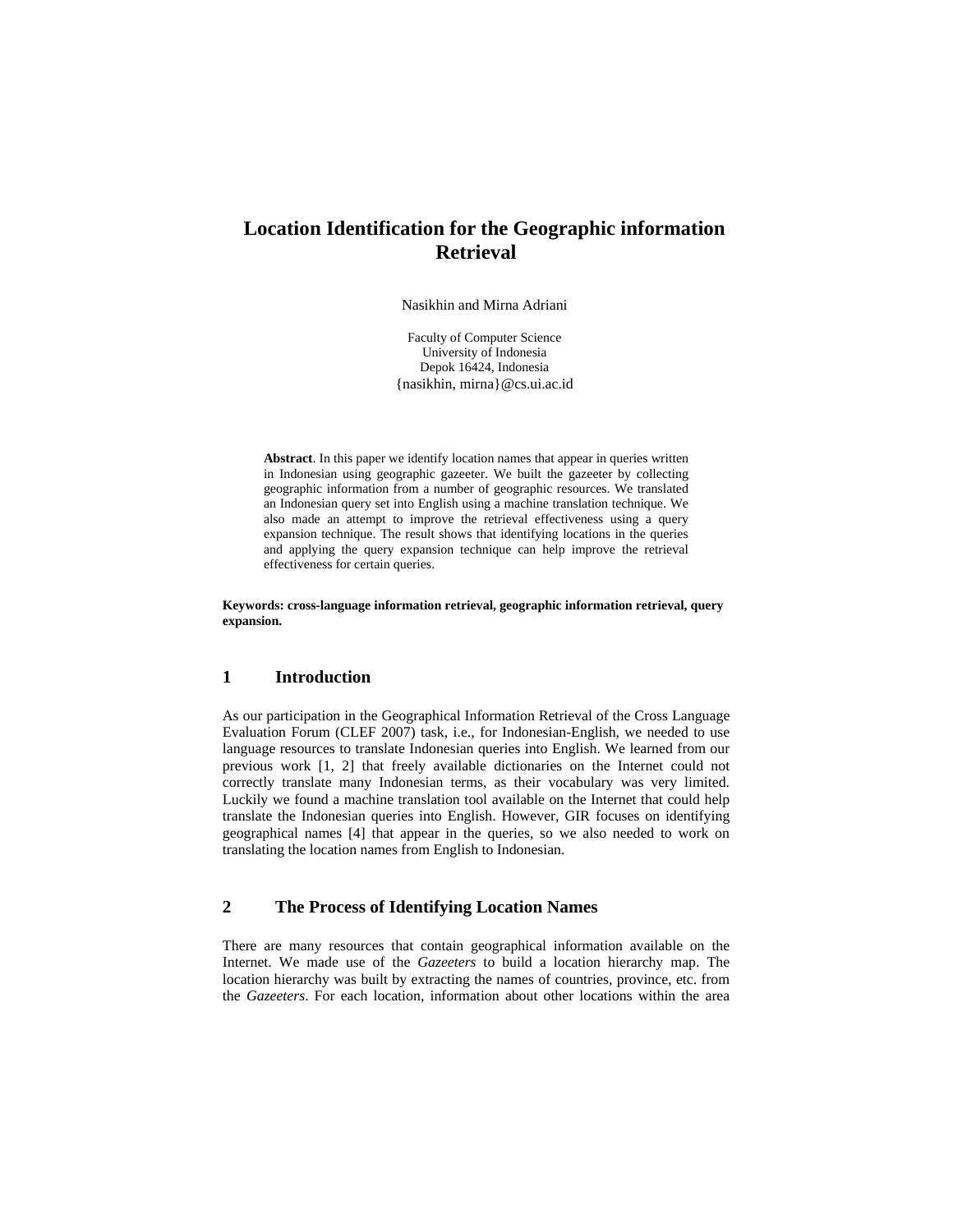that it covers was added, such as cities under a province, etc. We obtained the needed geographical information from the Geonames (http://www.geonames.org/) and Wikipedia (http://id.wikipedia.org).

We extracted the names of provinces, their capital cities, the names of mountains, seas etc. from the Geonames and its translation in Bahasa Indonesia from the Wikipedia. Each location has all their alternate names in both English and Bahasa Indonesia. If one location name appears in a query or document, it will be looked up in the gazeeters to find its associated locations that can be used as terms for searching for or indexing the document.

Most documents in the collection contain information about the location of events. For each document, we identified the location where the event mentioned in the document occurred, and added the location information into the document's index entry. For documents that contain more than one location, we choose the location that has the highest frequency in the document. If there is more than one location with the same highest frequency then a location is selected randomly among such locations.

To process the geographical locations further, we identify words that are related to a location name such as *in the (north/south/…) of, in the border of, around* etc. Then we include all location names that fall inside a boxline surrounding the location (city, country etc.) The boxline borders are at certain distance north, south, east, and west of a location.

## **2.1 Query Expansion Technique**

Adding translated queries with relevant terms (query expansion) has been shown to improve CLIR effectiveness [1, 3]. One of the query expansion techniques is called the *pseudo relevance feedback* [5]. This technique is based on an assumption that the top few documents initially retrieved are indeed relevant to the query, and so they must contain other terms that are also relevant to the query. The query expansion technique adds such terms into the previous query. We applied this technique in this work. To choose the relevant terms from the top ranked documents, we used the *tf*\**idf* term weighting formula [5]. We added a certain number of terms that have the highest weight scores.

### **3 Experiment**

We participated in the bilingual task with English topics. The English document collection contains 190,604 documents from two English newspapers, the *Glasgow Herald* and the *Los Angeles Times*. We opted to use the query title and the query description that came with the query topics. The query translation process was performed fully automatic using a machine translation technique. The machine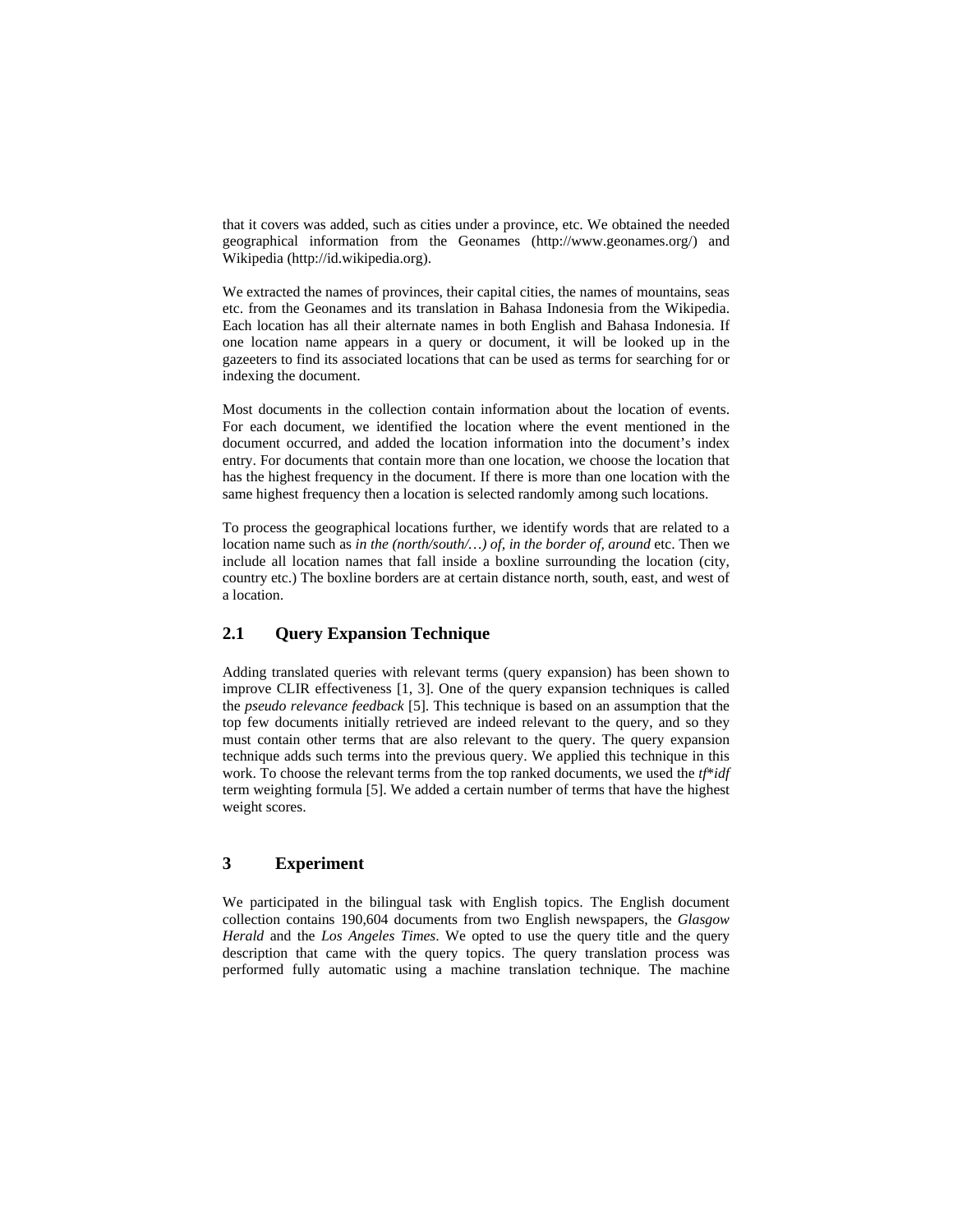translation technique translates the Indonesian queries into English using Toggletext<sup>1</sup>, a machine translation tool that is available on the Internet.

We then applied a pseudo relevance-feedback query-expansion technique to the queries that were translated using three techniques above. Beside adding terms, we also add location names only that appear on the top documents. In these experiments, we used Lemur<sup>2</sup> information retrieval system which is based on the language model to index and retrieve the documents.

### **4 Results**

Our work focused on the bilingual task using Indonesian queries to retrieve documents in the English collections. Table 1 shows the result of our experiments.

**Table 1.** Average retrieval precision of the monolingual runs of the title, their translation queries, and the use of the geographic identification and query expansion on the translated queries.

| Task                                   | <b>Monolingual</b> | % Change   |
|----------------------------------------|--------------------|------------|
| Title                                  | 0.1767             |            |
| Title (translation)                    | 0.1417             | $-19.80\%$ |
| Title (Geoprocessing)                  | 0.1736             | $-1.75%$   |
| Title (Geoprocessing + Geofeedback)    | 0.1389             | $-21.39%$  |
| Title (Geoprocessing + Pseudofeedback) | 0.1936             | $+9.56%$   |

The retrieval performance of the title-based translation queries dropped 19.80% below that of the equivalent monolingual retrieval (see Table 1). The retrieval performance of location identification process on the queries dropped 1.75% below that of the equivalent monolingual queries. Expanding the queries by adding geographic location from the top documents to the translated queries decreases the retrieval performance by 21.39%. However, adding terms that appear on the top documents on the translated queries improve the retrieval performance by 9.56%.

The retrieval performance of the combination of title and description queries that is translated by machine translation dropped 8.43% below that of the equivalent monolingual retrieval (see Table 2). The identification of the location on the queries improves the average precision 5.91%. Expanding the queries by adding the geographic location that appears from the top documents increase the average precision by 5.65%. However, adding terms from the top documents decrease the average precision by 2.02%.

l

<sup>1</sup> See http://www.toggletext.com/.

<sup>2</sup> See http://www.lemurproject.org/.